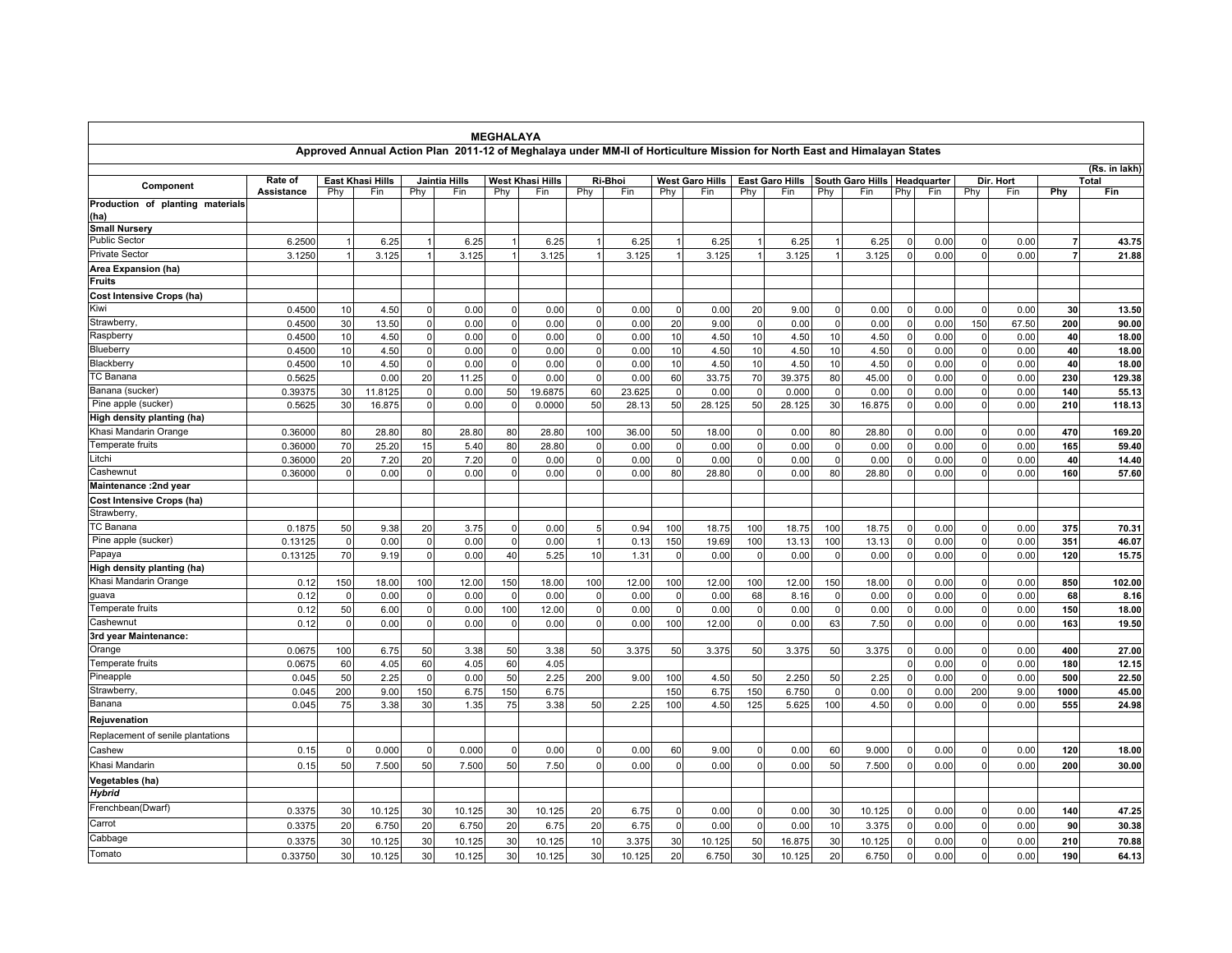| Component                                                                    | Rate of<br>Assistance | East Khasi Hills |            | Jaintia Hills |         | <b>West Khasi Hills</b> |        | Ri-Bhoi      |              | <b>West Garo Hills</b> |        | <b>East Garo Hills</b> |             | <b>South Garo Hills</b> |        | Headquarter  |      | Dir. Hort    |        |                | Total  |
|------------------------------------------------------------------------------|-----------------------|------------------|------------|---------------|---------|-------------------------|--------|--------------|--------------|------------------------|--------|------------------------|-------------|-------------------------|--------|--------------|------|--------------|--------|----------------|--------|
|                                                                              |                       | Phy              | <b>Fin</b> | Phy           | Fin     | Phy                     | Fin    | Phy          | Fin          | Phy                    | Fin    | Phy                    | Fin         | Phy                     | Fin    | Phy          | Fin  | Phy          | Fin    | Phy            | Fin    |
| Pea                                                                          | 0.33750               | 20               | 6.750      | 20            | 6.750   | 20                      | 6.75   | 10           | 3.375        |                        | 0.00   |                        | 0.00        | 20                      | 6.750  |              | 0.00 |              | 0.00   | 90             | 30.38  |
| Capsicum                                                                     | 0.33750               |                  | 0.000      | 20            | 6.750   | 20                      | 6.75   | 10           | 3.375        | 20                     | 6.750  | 50                     | 16.875      | 20                      | 6.750  |              | 0.00 | ſ            | 0.00   | 140            | 47.25  |
| Cucumber                                                                     | 0.33750               | $\Omega$         | 0.000      | $\mathbf{0}$  | 0.000   | 10                      | 3.375  | $\Omega$     | 0.000        | 20                     | 6.75   | $\Omega$               | 0.00        | 10                      | 3.375  |              | 0.00 | $\Omega$     | 0.00   | 40             | 13.50  |
| Broccoli                                                                     | 0.33750               | $\Omega$         | 0.000      | $\mathbf 0$   | 0.00C   | $\Omega$                | 0.000  | 30           | 10.125       | $\mathsf{C}$           | 0.00   | $\Omega$               | 0.00        | $\Omega$                | 0.000  | $\Omega$     | 0.00 | $\Omega$     | 0.00   | 30             | 10.13  |
| Flowers (ha)                                                                 |                       |                  |            |               |         |                         |        |              |              |                        |        |                        |             |                         |        |              |      |              |        |                |        |
| <b>Cut flowers</b>                                                           |                       |                  |            |               |         |                         |        |              |              |                        |        |                        |             |                         |        |              |      |              |        |                |        |
| Anthurium                                                                    | 0.5250                | $\Omega$         | 0.000      | $\Omega$      | 0.000   | $\Omega$                | 0.00   | 50           | 26.25        | 50                     | 26.25  | 50                     | 26.25       |                         | 0.000  | <sup>0</sup> | 0.00 | C            | 0.00   | 150            | 78.75  |
| Carnation                                                                    | 0.52500               | 10               | 5.250      | 10            | 5.250   | 30                      | 15.75  |              | 0.00         |                        | 0.00   | $\Omega$               | 0.00        |                         | 0.000  |              | 0.00 | n            | 0.00   | 50             | 26.25  |
| Gerbera                                                                      | 0.52500               | 20               | 10.500     | 10            | 5.250   | $\Omega$                | 0.00   | 30           | 15.75        |                        | 0.00   | $\Omega$               | 0.00        | ŋ                       | 0.000  | $\Omega$     | 0.00 | $\Omega$     | 0.00   | 60             | 31.50  |
| Rose                                                                         | 0.5250                | 10               | 5.250      | $\mathbf{0}$  | 0.000   | $\mathbf 0$             | 0.00   | $\Omega$     | 0.00         | ſ                      | 0.00   | $\Omega$               | 0.00        |                         | 0.000  | $\Omega$     | 0.00 | $\Omega$     | 0.00   | 10             | 5.25   |
| Alstomeria                                                                   | 0.5250                | 10               | 5.250      | $\mathbf 0$   | 0.00C   | $\mathbf 0$             | 0.00   | 0            | 0.00         |                        | 0.00   | $\Omega$               | 0.00        |                         | 0.000  |              | 0.00 | $\Omega$     | 0.00   | 10             | 5.25   |
| Orchids                                                                      | 0.5250                | 20               | 10.500     | $\Omega$      | 0.000   | 20                      | 10.50  | 30           | 15.75        | 10                     | 5.25   | $\Omega$               | 0.00        | 10                      | 5.250  | $\Omega$     | 0.00 | $\Omega$     | 0.00   | 90             | 47.25  |
| <b>Bulbous flowers</b>                                                       |                       |                  |            |               |         |                         |        |              |              |                        |        |                        |             |                         |        |              |      |              |        |                |        |
| Lilium                                                                       | 0.6750                | 10               | 6.750      | 20            | 13.500  | $\Omega$                | 0.00   |              | 0.00         |                        | 0.00   |                        | 0.00        |                         | 0.000  |              | 0.00 |              | 0.00   | 30             | 20.25  |
| <b>Loose flowers</b>                                                         |                       |                  |            |               |         |                         |        |              |              |                        |        |                        |             |                         |        |              |      |              |        |                |        |
| Chrysanthemum                                                                | 0.18000               | 10               | 1.800      | $\Omega$      | 0.000   | $\Omega$                | 0.00   | <sup>0</sup> | 0.00         |                        | 0.00   | 20                     | 3.60        | n                       | 0.000  |              | 0.00 | ſ            | 0.00   | 30             | 5.40   |
| Leather leaf fern                                                            | 0.1800                | $\Omega$         | 0.000      | 20            | 3.600   | $\Omega$                | 0.00   | 30           | 5.40         |                        | 0.00   | 20                     | 3.60        | 10                      | 1.800  | $\Omega$     | 0.00 | $\Omega$     | 0.00   | 80             | 14.40  |
| <b>Model Floriculture Centre</b>                                             | 100.00                | $\Omega$         | 0.000      |               | 100.000 | $\mathbf 0$             | 0.00   | $\Omega$     | 0.00         |                        | 0.00   | $\Omega$               | 0.00        | O                       | 0.000  |              | 0.00 |              | 100.00 | $\overline{2}$ | 200.00 |
| Spices (ha)<br>and<br>rhizomatic<br>Seed<br>spices                           |                       |                  |            |               |         |                         |        |              |              |                        |        |                        |             |                         |        |              |      |              |        |                |        |
| Turmeric                                                                     | 0.1875                |                  | 0.000      | 50            | 9.375   |                         | 0.00   | 30           | 5.625        |                        | 0.00   |                        | 0.00        |                         | 0.000  |              | 0.00 |              | 0.00   | 80             | 15.00  |
| <b>Perenial spices:</b>                                                      |                       |                  |            |               |         |                         |        |              |              |                        |        |                        |             |                         |        |              |      |              |        |                |        |
| <b>Black pepper</b>                                                          | 0.3                   | 40               | 12.000     | 40            | 12.000  | 50                      | 15.00  | 50           | 15.00        | 40                     | 12.00  |                        | 0.00        | 50                      | 15.000 | n            | 0.00 |              | 0.00   | 270            | 81.00  |
| <b>Creation of Water Sources</b>                                             |                       |                  |            |               |         |                         |        |              |              |                        |        |                        |             |                         |        |              |      |              |        |                |        |
| Community Tank/Farm pond                                                     | 17.25                 | $\Omega$         | 0.000      | $\Omega$      | 0.000   | 0                       | 0.00   | 0            | 0.00         | -1                     | 17.25  | $\overline{1}$         | 17.25       | $\mathbf 0$             | 0.000  | $\mathbf 0$  | 0.00 | 2            | 34.50  |                | 69.00  |
| Water Harvesting Systems                                                     | 1.03                  | 20               | 20.600     | 20            | 20.600  | 20                      | 20.60  | 20           | 20.60        | 20                     | 20.60  | 20                     | 20.60       | 20                      | 20.600 | $\Omega$     | 0.00 | 15           | 15.45  | 155            | 159.65 |
| <b>Protected cultivation</b>                                                 |                       |                  |            |               |         |                         |        |              |              |                        |        |                        |             |                         |        |              |      |              |        |                |        |
| Green House Structure (Sqm.)                                                 |                       |                  |            |               |         |                         |        |              |              |                        |        |                        |             |                         |        |              |      |              |        |                |        |
| Fan and pad system                                                           | 0.007325              |                  | 0.000      | $\Omega$      | 0.000   | $\Omega$                | 0.00   | $\Omega$     | 0.00         |                        | 0.00   |                        | 0.00        | 5000                    | 36.625 |              | 0.00 | $\mathsf{C}$ | 0.00   | 5000           | 36.63  |
| <b>Naturally ventilated system</b>                                           |                       |                  |            |               |         |                         |        |              |              |                        |        |                        |             |                         |        |              |      |              |        |                |        |
| <b>Tubular Structure</b>                                                     | 0.004675              | 30000            | 140.250    | 20000         | 93.500  | 25000                   | 116.88 | 30000        | 140.25 22000 |                        | 102.85 | 25000                  | 116.88      |                         | 0.000  |              | 0.00 |              | 0.00   | 152000         | 710.60 |
| Wooden structure                                                             | 0.002575              |                  | 0.000      | 10000         | 25.750  |                         | 0.00   |              | 0.00         |                        | 0.00   |                        | 0.00        |                         | 0.000  |              | 0.00 |              | 0.00   | 10000          | 25.75  |
| <b>Plastic Mulching</b>                                                      | 0.10                  | 40               | 4.000      | $\Omega$      | 0.00    | $\Omega$                | 0.00   |              | 0.00         | 25                     | 2.50   | 15                     | 1.50        | $\Omega$                | 0.000  | 0            | 0.00 | 100          | 10.00  | 180            | 18.00  |
| <b>Shade Net House</b>                                                       |                       |                  |            |               |         |                         |        |              |              |                        |        |                        |             |                         |        |              |      |              |        |                |        |
| Tabular structure                                                            | 0.003                 | 5000             | 15.00      | 5000          | 15.00   | 8000                    | 24.00  | 8000         | 24.00        | 8000                   | 24.00  | 8000                   | 24          | 4000                    | 12.00  | 0            | 0.00 | 0            | 0.00   | 46000          | 138.00 |
| Wooden structure                                                             | 0.0020                | $\mathbf{0}$     | 0.00       | 0             | 0.00    | $\mathbf{0}$            | 0.00   | $\mathbf{0}$ | 0.00         | 0                      | 0.00   | $\pmb{0}$              | $\Omega$    | 3000                    | 6.15   | $\Omega$     | 0.00 | 0            | 0.00   | 3000           | 6.15   |
| <b>Plastic Tunnels</b>                                                       | 0.00015               | 15000            | 2.25       | $\Omega$      | 0.00    | $\mathbf 0$             | 0.00   | 15000        | 2.25         | 15000                  | 2.25   | 15000                  | 2.25        | $\mathbf 0$             | 0      | 0            | 0.00 | $\mathsf 0$  | 0.00   | 60000          | 9.00   |
| Anti Hail/ Anti Bird nets                                                    | 0.000                 | 5000             | 0.50       | 5000          | 0.50    |                         | 0.00   |              | 0.00         |                        | 0.00   |                        | $\mathbf 0$ |                         | 0      |              | 0.00 | 60000        | 6.00   | 70000          | 7.00   |
| Cost of planting material of high<br>value vegetables grown in poly<br>house | 0.00052               |                  | 0.00       | 10000         | 5.25    | 15000                   | 7.88   | 10000        | 5.25         | 10000                  | 5.25   | 10000                  | 5.25        | 5000                    | 2.625  | <sup>0</sup> | 0.00 |              | 0.00   | 60000          | 31.50  |
| Cost of planting material of high<br>value Flowers grown in poly             | 0.0025                |                  | 0.00       | 4000          | 10.00   | 8000                    | 20.00  |              | 0.00         |                        | 0.00   | 5000                   | 12.5        | 3000                    | 7.5    |              | 0.00 |              | 0.00   | 20000          | 50.00  |